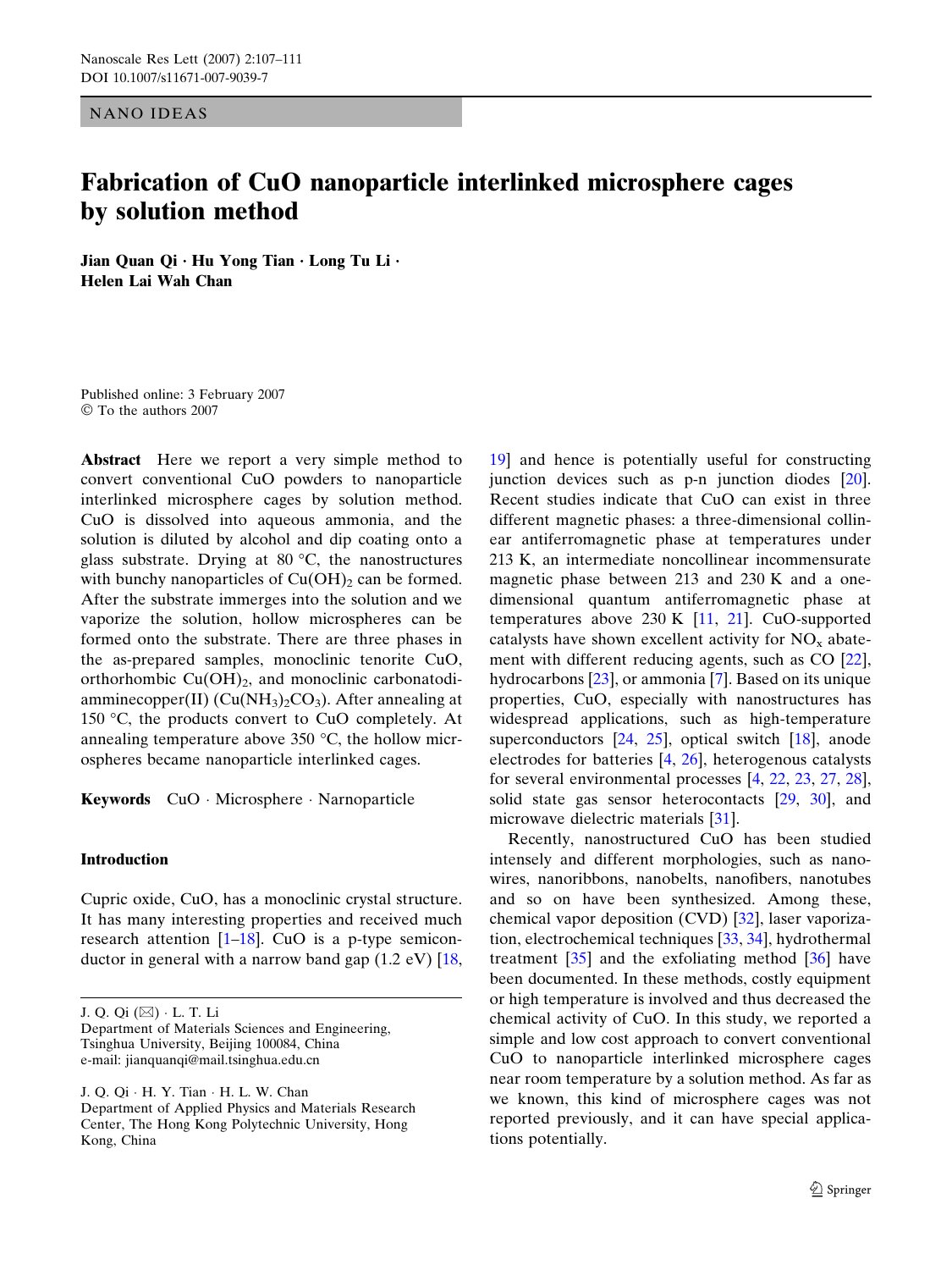## <span id="page-1-0"></span>Experimental

Fabrication of CuO nanoparticle interlinked microsphere cages can be very simple by conversion of conventional CuO in solution and similar to that of converting conventional NiO to nanostructures as we have reported previously [\[37](#page-4-0)]. Nanostructures of  $Cu(OH)<sub>2</sub>$  and CuO were converted from conventional CuO powders by a process as follows: 0.5 g copper oxide (BDH Chem. Ltd., UK) was dissolved in 100 ml of 25% aqueous ammonia (International Laboratory, USA). After 24 h of dissolving, the solution turned to a blue colour. The above copper solution was diluted into 500 ml by ethanol absolute, then dip coated on a conventional sodium glass substrate, followed by drying at 80  $\degree$ C in an oven. In order to obtain enough quantity of CuO on the substrate, the substrate immerged into the solution and then the solution on the substrate was vaporized. Finally, the samples were annealed at different temperatures.

The X-ray diffraction (XRD) patterns of the samples were measured with a Philips X'Pert diffractometer in Bragg–Brentano reflection geometry using CuK $\alpha$  radiation at a scan rate of 0.05  $^{0}2\theta$ /s. The crystallization behavior of the as-prepared sample was monitored using a differential thermal analysis-thermogravimetric (TG-DTA) instrument (Netzsch STA 449C) with a temperature increase rate of 10  $\degree$ C/min from room temperature up to  $900$  °C. Field emission scanning electron microscopy (FE-SEM, JSM 6335F NT) was used to analyze the particle size and morphology of the samples.

# Results and discussion

The dissolving of raw CuO powders in ammonia is expessed in Eq. 1. The evaporation process at 80  $\degree$ C produces  $Cu(OH)_2$  and  $CuO$  by decomposing the products in Eq. 1.

CuO + nNH<sub>3</sub> + H<sub>2</sub>O 
$$
\rightarrow
$$
 Cu(NH<sub>3</sub>)<sub>n</sub><sup>2+</sup> + 2OH<sup>-</sup> (1)

Here "n" may be equal to 2, 4, 5, 6 but 4 is preferable. The solubility of CuO in aqueous ammonia increases with  $CO<sub>2</sub>$  in air because  $Cu(NH<sub>3</sub>)<sub>2</sub>CO<sub>3</sub>$  is produced in the solution. Part of the as-prepared powders turned to black after prolonged drying even at as low as 80 °C because  $Cu(OH)_2$  decomposed into black CuO. Upon annealing at higher temperatures, both  $Cu(OH)_2$  and  $Cu(NH_3)_2CO_3$  further decomposed into CuO.

Figure 1 shows a representative FE-SEM image of the as-prepared samples dip coated once. The precipitations are blue and can be identified as  $Cu(OH)<sub>2</sub>$  by the XRD analysis. It is clearly shown that nanostructures with bunchy nanoparticles of  $Cu(OH)$ <sub>2</sub> have been formed. The nanoparticles are round and uniform with a size of about 50 nm as shown in Fig 1.

When the solution was vaporized in the air (putting the beaker with the solutions opening for a long time), the precipitations can formed and floated on the surface of the solutions but not precipitated down to the bottom of beakers, we can imagine that the precipitations were taken onto the surface of the solutions by ammonia gas. Figure 2 shows a representative image of the samples which were prepared by vaporizing the solution on the substrate after annealing at  $150$  °C. It is amazing that microspheres were



Fig. 1 The samples dip coated once in alcohol solution



Fig. 2 Annealed at  $150^{\circ}$ C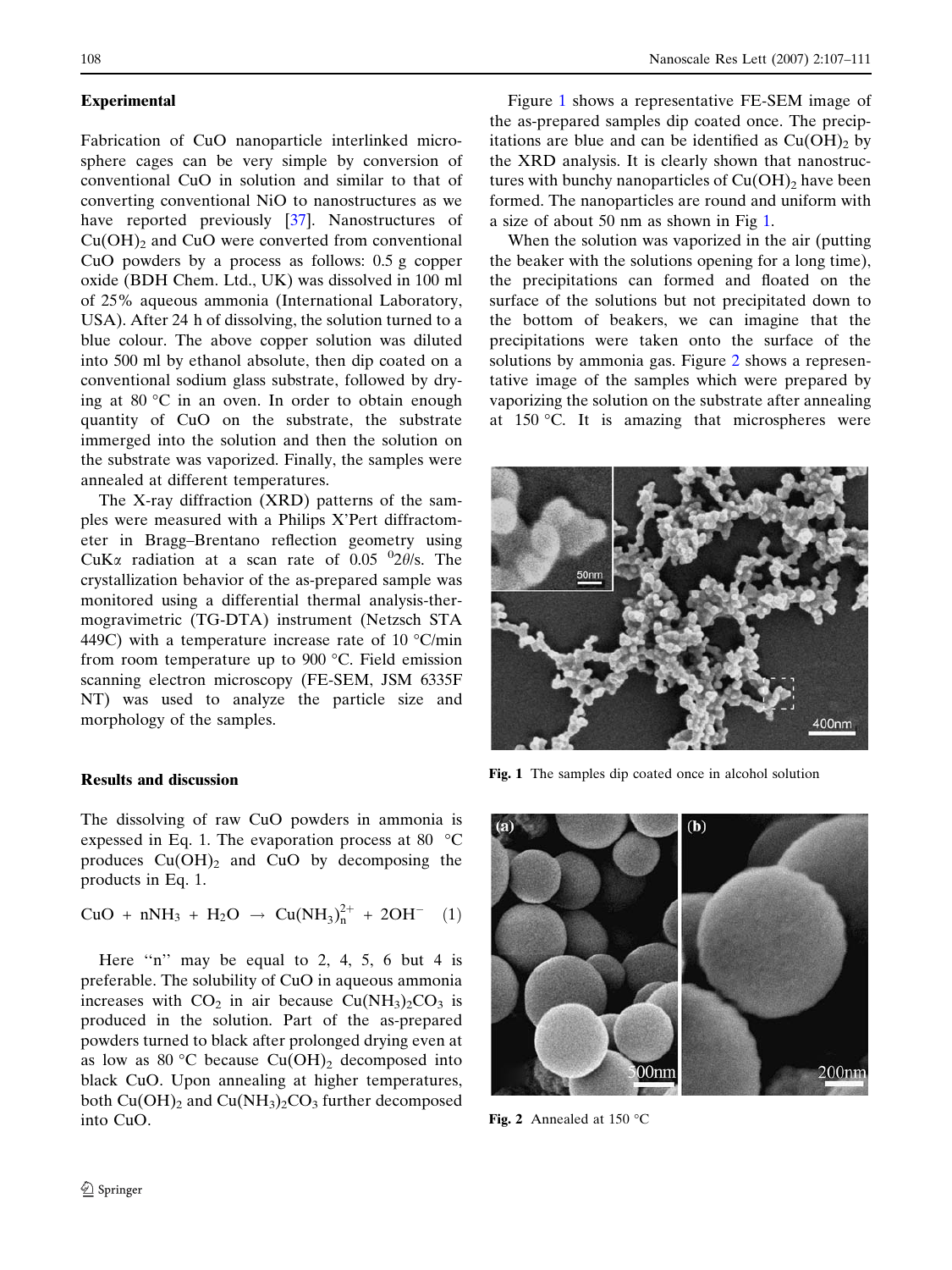obtained on the substrate instead of bunchy nanoparticles. We can imagine that the bunchy nanoparticles can interlink into microspheres when the quantity of nanoparticles is big enough in the solution. When vaporizing the solution, the bubbles of ammonia gases which decomposed from copper ammine hydroxide can act as moulding board, and thus the bunchy nanoparticles interlink around surface of the bubble and form hollow microspheres. Figures 3 and 4 show the images of the samples annealed at 350 and 500  $^{\circ}$ C respectively. In Fig. [2](#page-1-0), the surface of the microspheres that have been subjected to a low temperature annealing became much smooth. When the annealing temperature reaches to  $350 °C$  and the microspheres become mesoporous with many nanoscaled holes while the size of the microspheres contracts. This leads to the formation of microsphere cages as shown in Fig. 3. The size of both nanoparticles and holes in the micro-



Fig. 3 Annealed at 350  $^{\circ}$ C



Fig. 4 Annealed at 500 $\degree$ C

spheres is about 10 nm. Figure 4 shows the image of the sample after annealing at 500  $\degree$ C. The microsphere cage further contracts slightly while the nanoparticles in the sphere grow up to 40 nm and the holes enlarge accordingly. Many cracked microsphere cages can be observed in Fig. 4, and this may be caused by high temperature annealing.

Figure 5 shows the DTA-TG curves of the as-prepared powders from alcohol solution. A distinct weight loss of  $25\%$  in the TG curve below  $350\degree\text{C}$  was measured which corresponded to the decomposition of hydroxide and carbonate. This weight loss starts from room temperature, speeds at  $140^{\circ}$ C, reaches it's maximum at  $240 °C$  and corresponds to a large endothermic peak at about  $240 °C$  in the DSC thermograph. There is no weight loss above  $350 °C$ as all the products have been converted to CuO completely.

Figure [6](#page-3-0) shows the XRD spectra of the as-prepared samples and these annealed at 150, 350, 500, and 900 °C for 6 h. The sample dried at 80 °C for a long time (5 days) is also shown here. There are three phases indexed in the as-prepared samples, monoclinic tenorite CuO, orthorhombic  $Cu(OH)_2$ , and monoclinic carbonatodiamminecopper(II)  $(Cu(NH<sub>3</sub>)<sub>2</sub>)$  $CO<sub>3</sub>$ ). Because there is 0.03%  $CO<sub>2</sub>$  in air, carbonatodiamminecopper(II) can be found in as-prepared samples. After drying for a long time at 80  $\degree$ C, the peak intensity of both hydroxide and carbonate decreases apparently. When the annealing temperature is above  $150 °C$ , only CuO peaks were observed. Therefore, copper hydroxide and carbonatodiamminecopper(II) decompose and completely convert to CuO. In the DSC-Tg curves of Fig. 5, the decomposing peak is at 240  $\degree$ C because the rate of temperature rise is as fast as 10  $\degree$ C/min but the temperature where decomposition occurs is lower than  $150^{\circ}$ C. Thus, copper



Fig. 5 DTA-TG curves of the as-prepared powders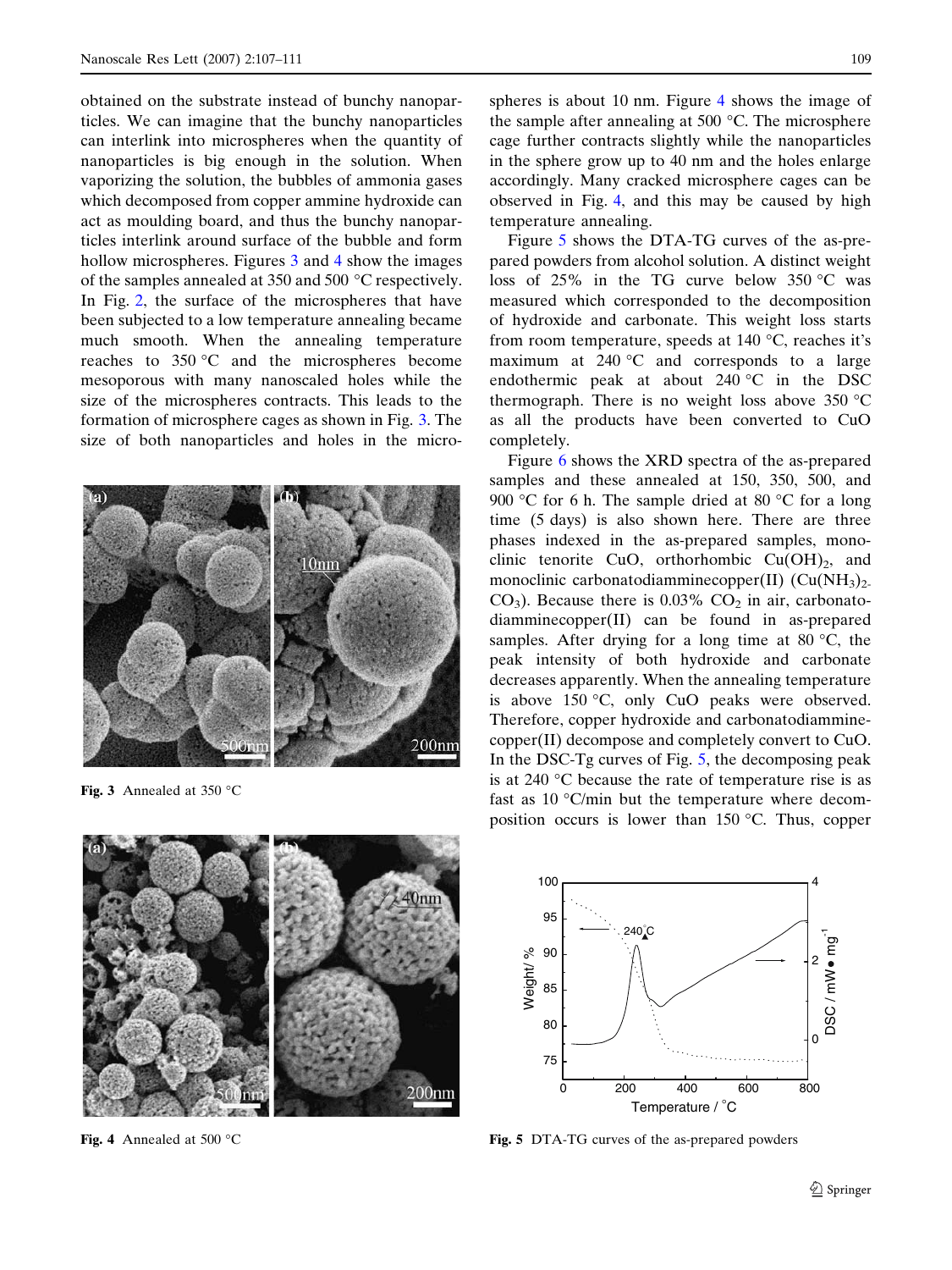<span id="page-3-0"></span>

Fig. 6 XRD profile of as-prepared sample and the samples annealing at different temperature.

hydroxide and carbonatodiamminecopper(II) can be converted to CuO easily using this method.

The crystallite size of the powders can be estimated from the broadening of corresponding X-ray spectral peaks by the Scherrer's formula

$$
L = \frac{K\lambda}{\beta\cos\theta} \tag{2}
$$

where L is the crystallite size,  $\lambda$  the wavelength of the X-ray radiation (CuK $\alpha$  = 0.15418 nm), K usually taken as 0.89,  $\beta$  the line width at half-maxiumum height after subtraction of broadening caused by equipment, and  $\theta$ is the diffraction angle. Here we chose the XRD spectra of  $(111)$  and  $(111)$  plane to estimate their crystallite size and then average them in order to decrease the error of the system. The XRD peaks of monoclinic tenorite CuO  $(111)$  and  $(111)$  of the samples annealed at different temperatures are shown in Fig. 7. The Gaussian fitting was adopted to calculate the half width of XRD peaks.

The annealing temperature dependence of crystallite size is shown in Fig. 8. The crystallite size increases with the annealing temperature. The crystallite size increases slightly at temperature lower than 500  $\mathrm{^{\circ}C}$ , while it increases rapidly at the temperature above  $500 \text{ °C}$  because of grain growth. This result is in accordance with the FE-SEM observations.



Fig. 7 XRD peaks of  $(111)$  and  $(111)$  of the samples annealed at different temperatures.



Fig. 8 The annealing temperature dependent of crystallite size

#### Summary

In summary, we reported a very simple method to convert conventional CuO to nanoparticle interlinked microsphere cages near room temperature by dissolving CuO in aqueous ammonia, followed by vaporizing the solution on a substrate and decomposing ammine compounds. In the sample dip coated once, nanostructures with bunchy nanoparticles of  $Cu(OH)<sub>2</sub>$  can be formed. After the substrate immerges into the solution and vaporize the solution, hollow microspheres can be formed onto the substrate. There are three phases in the as-prepared samples, monoclinic tenorite CuO, orthorhombic  $Cu(OH)_2$ , and monoclinic carbonatodiamminecopper(II) ( $Cu(NH<sub>3</sub>)<sub>2</sub>CO<sub>3</sub>$ ). After annealing at